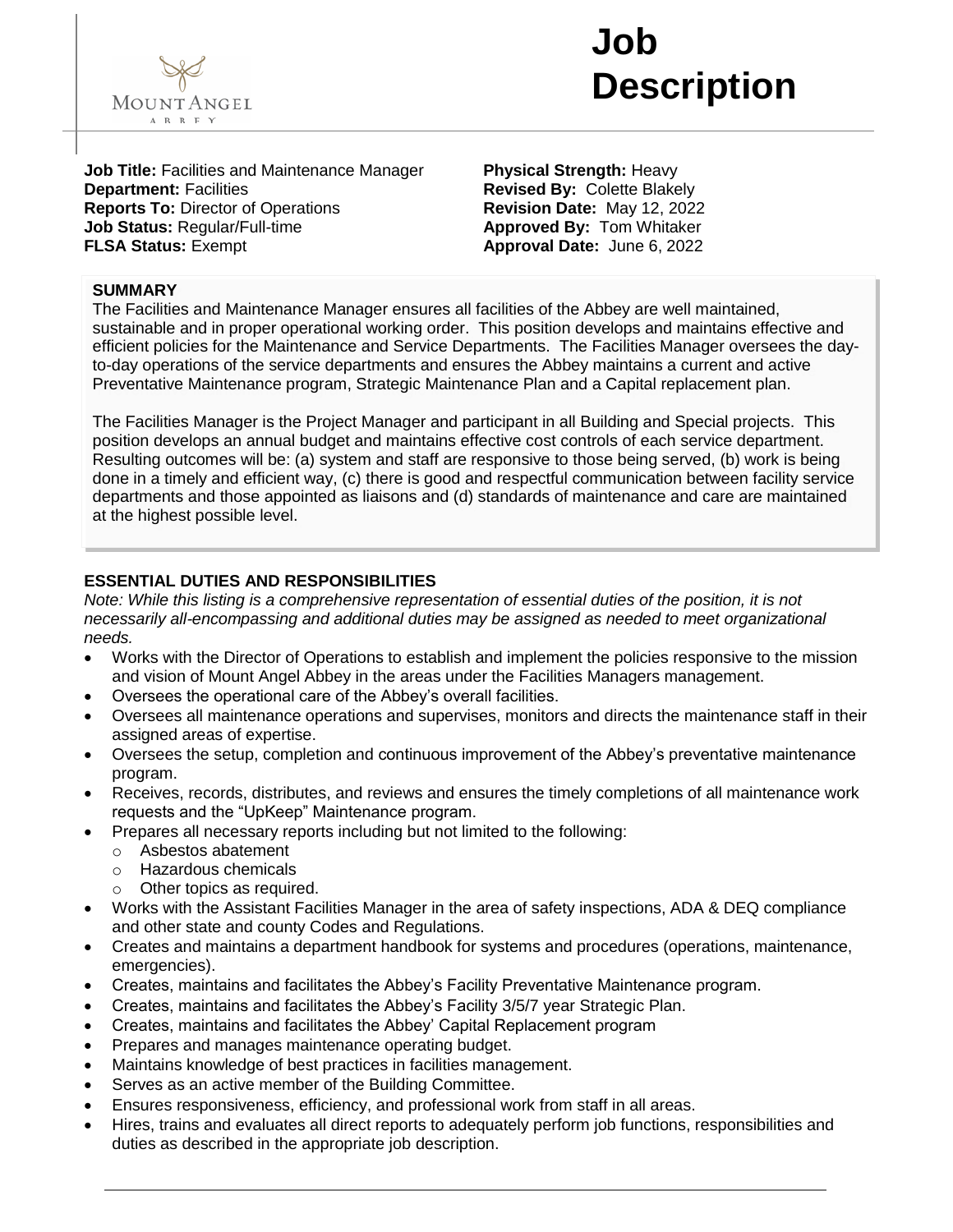



- Collaborates with Human Resources in the creation and maintenance of job descriptions for all Direct reports.
- Conducts annual reviews and continues a cycle of continuous departmental and cross-training.
- Ensures good communication with liaisons, directors, department managers and executive leadership in all areas.
- Manages vendor and contractor relations (including construction projects and landscaping).
- Works with the monastic representatives on the animal herding contracts.
- Oversees the management and direction of the Warehouse Manager, the warehouse, shops, all supplies and inventory.
- Proposes and manages the budgets within all areas of responsibility.
- Complies with inspection, permit and license requirements.
- Manages, operates, and maintains HVAC systems, Water and Septic systems, and Fire Protection Equipment.
- Manages and oversees the purchasing of parts and supplies
- Accurately processes and submits invoices for payment to Business Office in a timely manner.
- Supports and manages various Abbey's Capital projects as necessary.
- Maintains all Hilltop parking, signage, and lighting.
- Oversees facility-related Hilltop security, in conjunction with the Security Committee.
- Proposes long-range plans for ongoing minor improvement projects. Implements facilities improvement projects that are not under a general contractor.
- Conducts quarterly building inspection, identifying equipment and building deficiencies and recommending corrective action.
- Works with the Facilities and Maintenance Team to establish on-call protocol and coverage for emergencies pertaining to maintenance.
- Frequently interacts with individuals both within and outside of organization.
- Always maintains the highest health and safety standards; uses Personal Protective Equipment as necessary and complies with building codes and all other regulations.
- Ensures the timely and accurate entry and approval of timekeeping records and time off requests.
- Ensures the development and implementation of appropriate safety procedures and processes to facilitate the safety of staff, volunteers and monks in assigned work.
- Performs other duties as assigned in the best interest of maintaining and preserving the mission, vision and culture of Mount Angel Abbey.

#### **SUPERVISORY RESPONSIBILITIES**

Maintenance Team, Warehouse Supervisor, and Fleet Supervisor; may direct the work of Monks, volunteers or work study students.

#### **QUALIFICATIONS**

Ability to perform essential job duties with or without reasonable accommodation and without posing a direct threat to safety or health of employee or others. To perform this job successfully, an individual must be able to perform each essential duty satisfactorily. The requirements listed below are representative of the knowledge, skill, and/or ability required. Reasonable accommodations may be made to enable individuals with disabilities to perform the essential functions.

- Must possess considerable knowledge of safety precautions and the hazards related to building and equipment maintenance.
- Must have working knowledge of the following codes; OR-OSHA, Life Safety Code, Uniform Building Code, Uniform Fire Code, Uniform Plumbing Code, Uniform Mechanical Code.
- Must have working knowledge of energy management systems with related computer skills.
- Must possess basic computer skills including word processing skills including word processing and spreadsheets.
- Ability to direct and supervise employees in a manner conducive to full performance and high morale.
- Ability to estimate time and materials required for projects.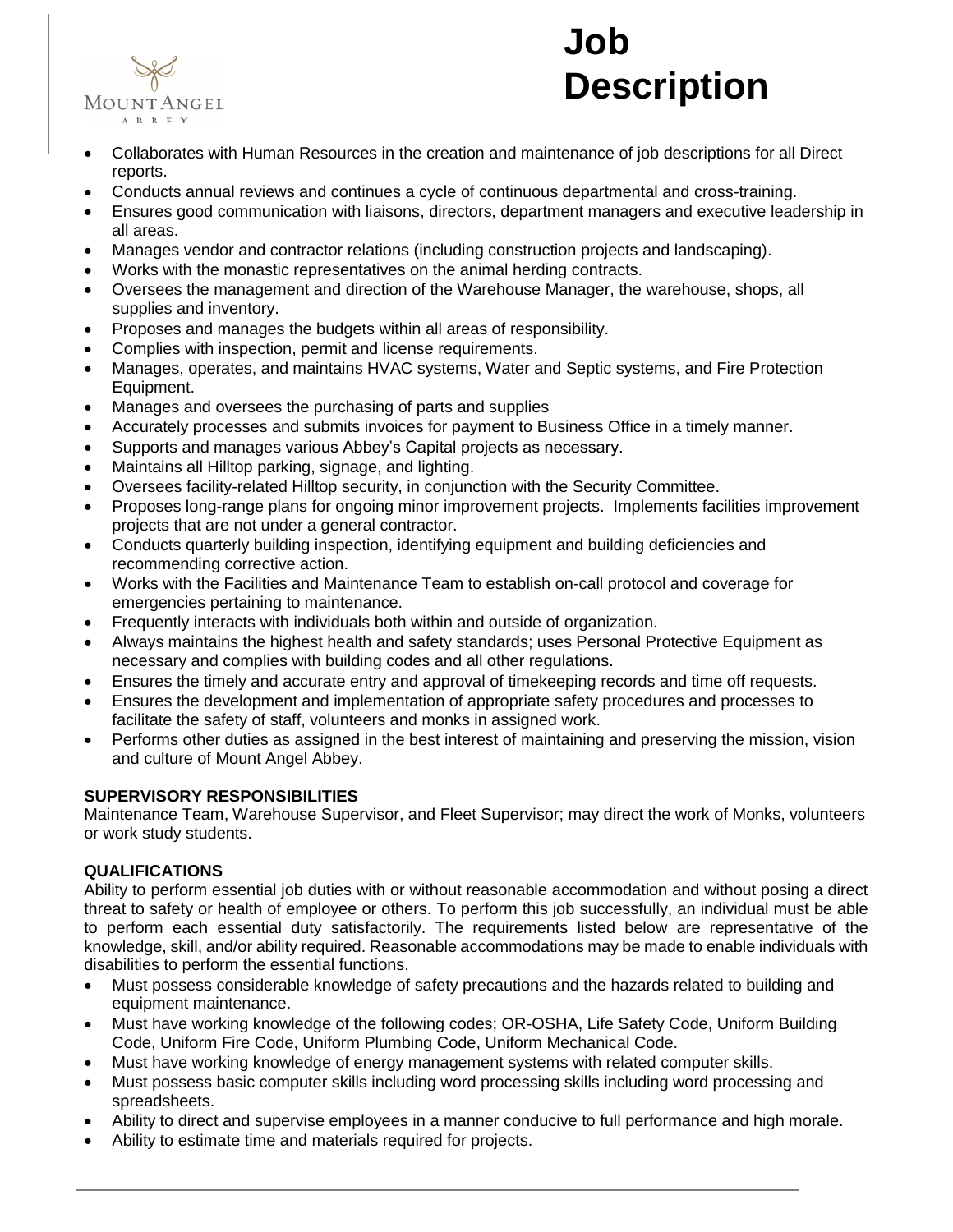

# **Job Description**

- Ability to read, write and interpret plans and specifications in the English language.
- Ability to work with outside contractors.
- Ability to keep records and prepare concise written reports.
- Ability to establish and maintain harmonious relations with other staff, faculty and students.
- Requires strong communication skills and a personal commitment to delivering outstanding customer service while maintaining the highest level of confidentiality and discretion.
- Must be a self-starter with ability to work both independently and as a member of a team.
- Ability to take initiative on projects as directed and demonstrate excellent time management skills, while demonstrating a high degree of flexibility, adaptability and the ability to prioritize tasks and simultaneously focus on multiple projects and deadlines.
- Strong attention to detail with a 'process quality' mindset.
- Ability to work independently to analyze problems and judge best solutions or action to resolve or respond to issues.
- Demonstrated ability to interact with a variety of individuals from a diverse variety of backgrounds and cultures, at all levels of the organization.
- Ability to maintain a positive work atmosphere by demonstrating a pleasant and hospitable demeanor and acting/communicating in a manner which facilitates positive working relationships with customers, volunteers, monks, co-workers and organizational leadership.
- Ability to thrive in a dynamic and friendly environment characterized by growth and change.
- Regular and predictable attendance is an essential function of the job.
- Employee must be of the male gender as this position may require working inside the monastery and/or Seminary student living quarters.
- In order to provide our guests/residents/employees with a pleasant and healthy retreat/work/housing experience, while at work the employee is expected to be free of any discernable smells or scents, including but not limited to tobacco, body odor, or personal care products/fragrances.
- Must have current, valid Oregon driver's license with clean driving record.

### **EDUCATION and/or EXPERIENCE**

- Any combination of education, training or experience that provides the knowledge, skills and abilities required to perform the essential functions of the position. High school education and some college coursework preferred. Five years in a supervisory capacity preferred.
- Must possess boiler, refrigeration/air conditioning, and electrical background and experience. C.F.C. license and limited maintenance industrial license preferred.
- Experience in successfully directing a team and managing multiple project priorities.

### **PHYSICAL DEMANDS**

This is often a fast-paced, physically demanding job requiring significant physical stamina and mobility. The physical demands described here are representative of those that must be met by an employee to successfully perform the essential functions of this job. Reasonable accommodations may be made to enable individuals with disabilities to perform the essential functions. The physical activities required to perform the essential functions include, but are not limited to:

- Regularly sitting, standing, walking, bending, reaching, crouching climbing and crawling for prolonged periods of time, in some cases for an entire work shift.
- Continual talking and hearing, both in person and on the telephone; regular seeing, including in both bright and low light conditions.
- Regular pushing, pulling, lifting, and carrying weights up to 50 lbs. unassisted and up to 75 pounds with assistance of a co-worker and/or hoist.
- Irregular reaching, grasping, twisting, turning, walking, and pivoting and all other activities required to perform essential functions.
- Ability to reach (including overhead), work on a ladder and/or aerial lift, kneel, bend, and stand for extended periods of time.